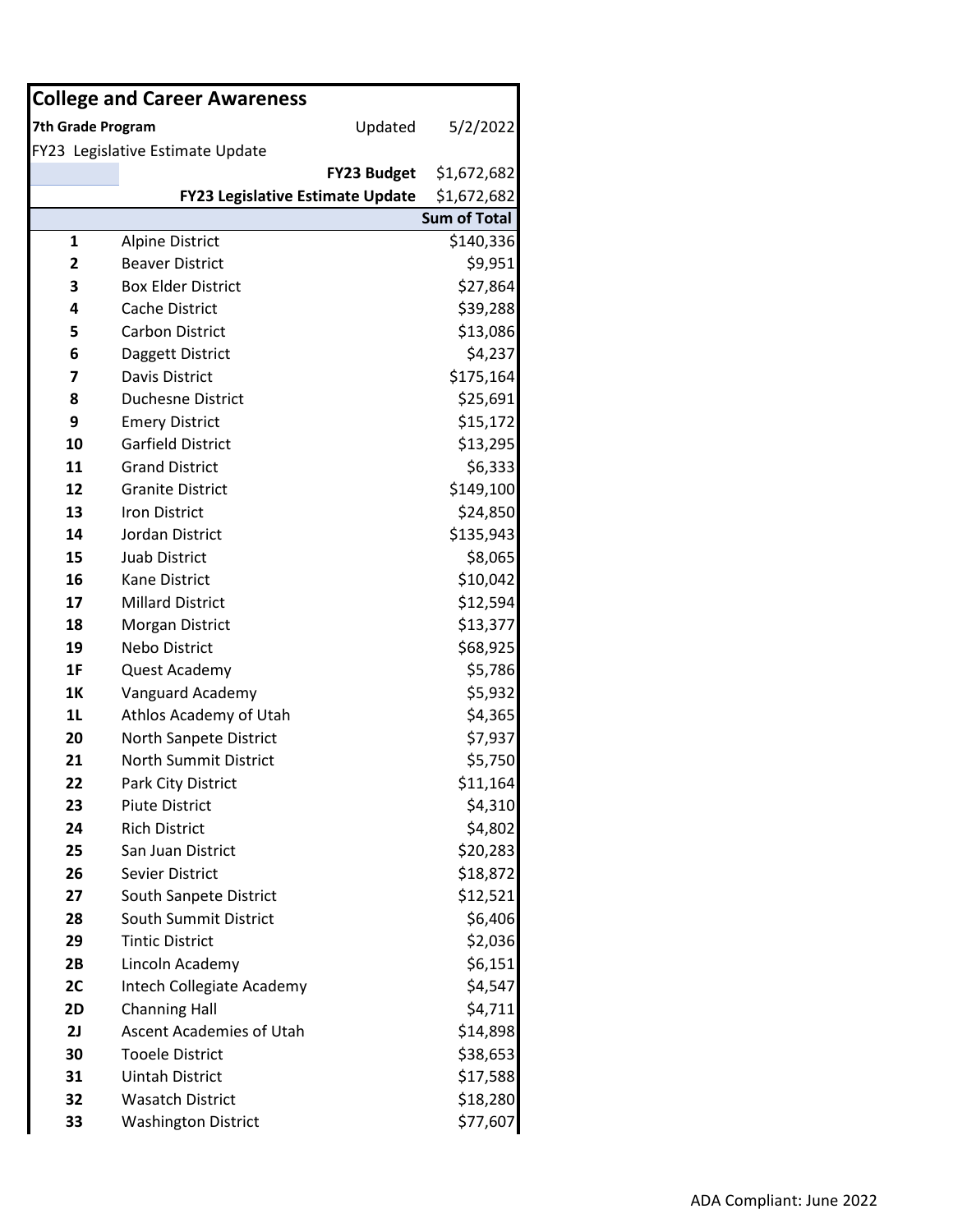|                   | <b>College and Career Awareness</b>     |                         |
|-------------------|-----------------------------------------|-------------------------|
| 7th Grade Program | Updated                                 | 5/2/2022                |
|                   | FY23 Legislative Estimate Update        |                         |
|                   | <b>FY23 Budget</b>                      | \$1,672,682             |
|                   | <b>FY23 Legislative Estimate Update</b> | \$1,672,682             |
|                   |                                         | <b>Sum of Total</b>     |
| 34                | <b>Wayne District</b>                   | \$4,383                 |
| 35                | <b>Weber District</b>                   | \$84,543                |
| 36                | Salt Lake District                      | \$51,216                |
| 37                | Ogden City District                     | \$25,981                |
| 38                | Provo District                          | \$26,684                |
| 39                | Logan City District                     | \$11,328                |
| 3B                | Beehive Science & Technology Academy    | \$4,984                 |
| 3C                | <b>Entheos Academy</b>                  | \$9,823                 |
| 3D                | Spectrum Academy                        | \$10,515                |
| 40                | <b>Murray District</b>                  | \$16,440                |
| 42                | Canyons District                        | \$79,794                |
| 4C                | Lakeview Academy                        | \$5,914                 |
| 4D                | Syracuse Arts Academy                   | \$6,862                 |
| <b>5B</b>         | North Star Academy                      | \$5,021                 |
| 5C                | Legacy Preparatory Academy              | \$5,568                 |
| <b>5D</b>         | George Washington Academy               | \$5,877                 |
| 5H                | <b>Highmark Charter School</b>          | \$5,750                 |
| 5J                | Mountain West Montessori Academy        | \$4,674                 |
| <b>5L</b>         | Ignite Entrepreneurship Academy         | \$4,857                 |
| 68                | <b>Ogden Preparatory Academy</b>        | \$5,914                 |
| 6F                | Early Light Academy at Daybreak         | \$5,677                 |
| 6J                | Scholar Academy                         | \$5,203                 |
| <b>7C</b>         | Monticello Academy                      | \$5,422                 |
| <b>7E</b>         | <b>Gateway Preparatory Academy</b>      | \$5,185                 |
| 82                | Freedom Preparatory Academy             | \$6,953                 |
| 86                | Pinnacle Canyon Academy                 | \$4,656                 |
| 87                | City Academy                            | \$4,182                 |
| <b>8B</b>         | American Leadership Academy             | \$6,752                 |
| 8C                | Mountainville Academy                   | \$4,693                 |
| 8E                | Merit College Preparatory Academy       | \$5,057                 |
| 8F                | <b>Hawthorn Academy</b>                 | \$5,568                 |
| <b>8J</b>         | Terra Academy                           | \$4,911                 |
| <b>8K</b>         | American Academy of Innovation          | \$4,784                 |
| 94                | <b>Thomas Edison</b>                    | \$10,607                |
| 9E                | Providence Hall                         | \$7,664                 |
| A <sub>3</sub>    | Davinci Academy                         | \$6,133                 |
| A4                | Summit Academy                          | \$11,409                |
| A6                | North Davis Preparatory Academy         | \$5,786                 |
|                   |                                         | $\overline{51,672,682}$ |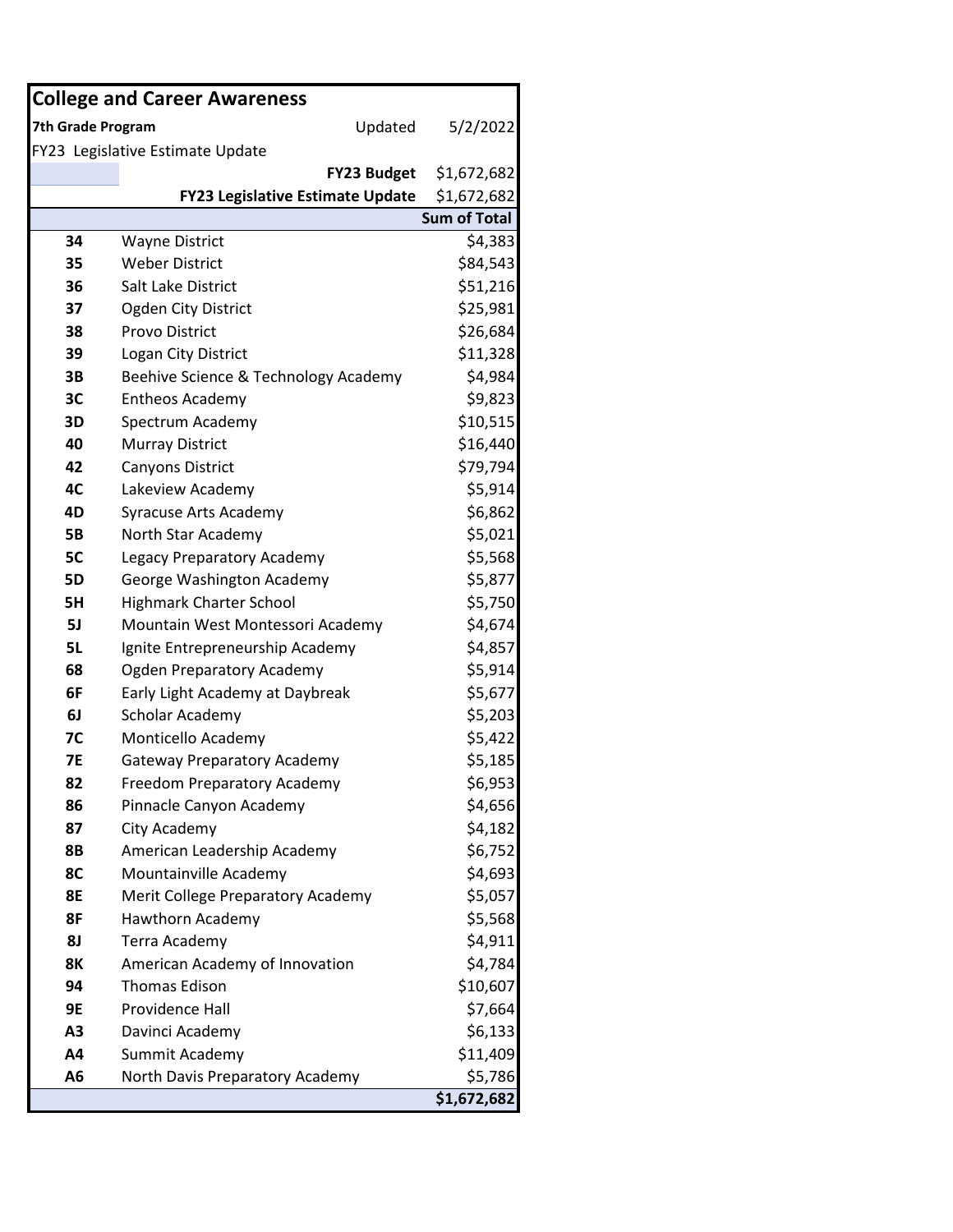| <b>College and Career Awareness</b> |                                                 |             |                   |                      |          | <b>Base calculations</b>   |
|-------------------------------------|-------------------------------------------------|-------------|-------------------|----------------------|----------|----------------------------|
| <b>7th Grade Program</b>            | SY22 Total students served by approved programs |             | 47,875 Base Total | <b>Formula Total</b> |          | $1-9 = $2000 \text{ base}$ |
|                                     | <b>FY23 Legislative Estimate Allocation</b>     | \$1,672,682 | \$800,000         | \$872,682            |          | $10+ = $4000 \text{ base}$ |
|                                     | <b>FY23 Legislative Estimate Total Awarded</b>  | \$1,672,682 |                   |                      |          |                            |
| <b>LEA</b>                          |                                                 |             |                   |                      |          |                            |
| <b>Number</b>                       |                                                 |             |                   |                      |          |                            |
| # LEA Name                          | <b>School Name</b>                              | Grade_7     | <b>Base</b>       | % of Students        | Formula  | <b>Total</b>               |
| 1 Alpine District                   | Orem Jr High                                    | 287         | \$4,000           | 0.0059948            | \$5,232  | \$9,231                    |
| 1 Alpine District                   | Mountain Ridge Jr High                          | 351         | \$4,000           | 0.0073316            | \$6,398  | \$10,398                   |
| 1 Alpine District                   | Canyon View Jr High                             | 371         | \$4,000           | 0.0077493            | \$6,763  | \$10,763                   |
| 1 Alpine District                   | Lehi Jr High                                    | 354         | \$4,000           | 0.0073943            | \$6,453  | \$10,453                   |
| 1 Alpine District                   | Lakeridge Jr High                               | 478         | \$4,000           | 0.0099843            | \$8,713  | \$12,713                   |
| 1 Alpine District                   | Lake Mountain Middle                            | 463         | \$4,000           | 0.0096710            | \$8,440  | \$12,440                   |
| 1 Alpine District                   | <b>Timberline Middle</b>                        | 443         | \$4,000           | 0.0092533            | \$8,075  | \$12,075                   |
| 1 Alpine District                   | Viewpoint Middle                                | 552         | \$4,000           | 0.0115300            | \$10,062 | \$14,062                   |
| 1 Alpine District                   | American Fork Jr High                           | 649         | \$4,000           | 0.0135561            | \$11,830 | \$15,830                   |
| 1 Alpine District                   | Frontier Middle School                          | 776         | \$4,000           | 0.0162089            | \$14,145 | \$18,145                   |
| 1 Alpine District                   | Willowcreek Middle                              | 561         | \$4,000           | 0.01171802           | \$10,226 | \$14,226                   |
| 2 Beaver District                   | Milford High                                    | 34          | \$4,000           | 0.0007102            | \$620    | \$4,620                    |
| 2 Beaver District                   | Beaver High                                     | 73          | \$4,000           | 0.0015248            | \$1,331  | \$5,331                    |
| 3 Box Elder District                | Park Valley Secondary                           | 4           | \$2,000           | 0.0000836            | \$73     | \$2,073                    |
| 3 Box Elder District                | Harris Intermediate                             | 415         | \$4,000           | 0.0086684            | \$7,565  | \$11,565                   |
| 3 Box Elder District                | Young Intermediate                              | 561         | \$4,000           | 0.0117180            | \$10,226 | \$14,226                   |
| 4 Cache District                    | Spring Creek Middle School                      | 427         | \$4,000           | 0.0089191            | \$7,784  | \$11,784                   |
| 4 Cache District                    | South Cache Middle School                       | 517         | \$4,000           | 0.0107990            | \$9,424  | \$13,424                   |
| 4 Cache District                    | North Cache Middle School                       | 553         | \$4,000           | 0.0115509            | \$10,080 | \$14,080                   |
| 5 Carbon District                   | <b>Helper Middle</b>                            | 73          | \$4,000           | 0.0015248            | \$1,331  | \$5,331                    |
| 5 Carbon District                   | Mont Harmon Middle                              | 206         | \$4,000           | 0.0043029            | \$3,755  | \$7,755                    |
| 6 Daggett District                  | Manila High                                     | 13          | \$4,000           | 0.0002715            | \$237    | \$4,237                    |
| 7 Davis District                    | <b>Bountiful Jr High</b>                        | 217         | \$4,000           | 0.0045326            | \$3,956  | \$7,956                    |
| 7 Davis District                    | Millcreek Jr High                               | 216         | \$4,000           | 0.0045117            | \$3,937  | \$7,937                    |
| 7 Davis District                    | Sunset Jr High                                  | 318         | \$4,000           | 0.0066423            | \$5,797  | \$9,797                    |
| 7 Davis District                    | North Davis Jr High                             | 330         | \$4,000           | 0.0068930            | \$6,015  | \$10,015                   |
| 7 Davis District                    | Centerville Jr High                             | 320         | \$4,000           | 0.0066841            | \$5,833  | \$9,833                    |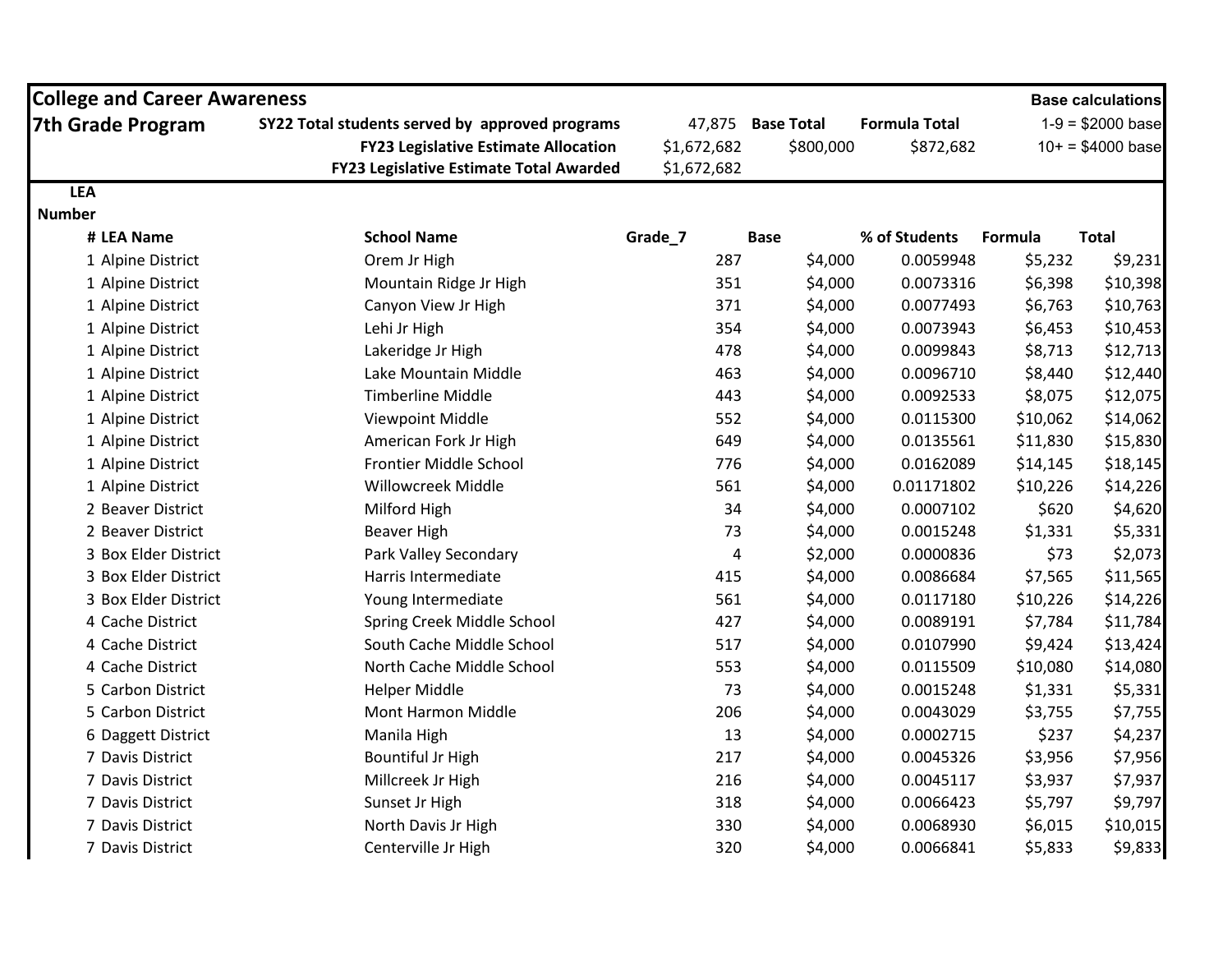| <b>College and Career Awareness</b> |                                                 |             |                   |                      |         | <b>Base calculations</b>   |
|-------------------------------------|-------------------------------------------------|-------------|-------------------|----------------------|---------|----------------------------|
| <b>7th Grade Program</b>            | SY22 Total students served by approved programs | 47,875      | <b>Base Total</b> | <b>Formula Total</b> |         | $1-9 = $2000 \text{ base}$ |
|                                     | <b>FY23 Legislative Estimate Allocation</b>     | \$1,672,682 | \$800,000         | \$872,682            |         | $10+ = $4000$ base         |
|                                     | <b>FY23 Legislative Estimate Total Awarded</b>  | \$1,672,682 |                   |                      |         |                            |
| <b>LEA</b>                          |                                                 |             |                   |                      |         |                            |
| <b>Number</b>                       |                                                 |             |                   |                      |         |                            |
| # LEA Name                          | <b>School Name</b>                              | Grade_7     | <b>Base</b>       | % of Students        | Formula | <b>Total</b>               |
| 7 Davis District                    | Kaysville Jr High                               | 333         | \$4,000           | 0.0069556            | \$6,070 | \$10,070                   |
| 7 Davis District                    | Centennial Jr High                              | 355         | \$4,000           | 0.0074151            | \$6,471 | \$10,471                   |
| 7 Davis District                    | Central Davis Jr High                           | 320         | \$4,000           | 0.0066841            | \$5,833 | \$9,833                    |
| 7 Davis District                    | North Layton Jr High                            | 341         | \$4,000           | 0.0071227            | \$6,216 | \$10,216                   |
| 7 Davis District                    | Mueller Park Jr High                            | 372         | \$4,000           | 0.0077702            | \$6,781 | \$10,781                   |
| 7 Davis District                    | Fairfield Jr High                               | 316         | \$4,000           | 0.0066005            | \$5,760 | \$9,760                    |
| 7 Davis District                    | Legacy Jr High                                  | 371         | \$4,000           | 0.0077493            | \$6,763 | \$10,763                   |
| 7 Davis District                    | South Davis Jr High                             | 325         | \$4,000           | 0.0067885            | \$5,924 | \$9,924                    |
| 7 Davis District                    | Shoreline Junior High                           | 367         | \$4,000           | 0.0076658            | \$6,690 | \$10,690                   |
| 7 Davis District                    | Farmington Jr High                              | 430         | \$4,000           | 0.0089817            | \$7,838 | \$11,838                   |
| 7 Davis District                    | Syracuse Jr High                                | 457         | \$4,000           | 0.0095457            | \$8,330 | \$12,330                   |
| 7 Davis District                    | West Point Jr High                              | 491         | \$4,000           | 0.0102559            | \$8,950 | \$12,950                   |
| 8 Duchesne District                 | <b>Tabiona High</b>                             | 15          | \$4,000           | 0.0003133            | \$273   | \$4,273                    |
| 8 Duchesne District                 | <b>Altamont High</b>                            | 45          | \$4,000           | 0.0009399            | \$820   | \$4,820                    |
| 8 Duchesne District                 | <b>Basin Online School</b>                      | 6           | \$2,000           | 0.0001253            | \$109   | \$2,109                    |
| 8 Duchesne District                 | Duchesne High                                   | 65          | \$4,000           | 0.0013577            | \$1,185 | \$5,185                    |
| 8 Duchesne District                 | Roosevelt Jr High                               | 291         | \$4,000           | 0.0060783            | \$5,304 | \$9,304                    |
| 9 Emery District                    | Green River High                                | 13          | \$4,000           | 0.0002715            | \$237   | \$4,237                    |
| 9 Emery District                    | Canyon View Middle School                       | 57          | \$4,000           | 0.0011906            | \$1,039 | \$5,039                    |
| 9 Emery District                    | San Rafael Middle School                        | 104         | \$4,000           | 0.0021723            | \$1,896 | \$5,896                    |
| 10 Garfield District                | <b>Escalante High</b>                           | 11          | \$4,000           | 0.0002298            | \$201   | \$4,201                    |
| 10 Garfield District                | <b>Bryce Valley High</b>                        | 26          | \$4,000           | 0.0005431            | \$474   | \$4,474                    |
| 10 Garfield District                | Panguitch Middle                                | 34          | \$4,000           | 0.0007102            | \$620   | \$4,620                    |
| 11 Grand District                   | <b>Grand County Middle</b>                      | 128         | \$4,000           | 0.0026736            | \$2,333 | \$6,333                    |
| 12 Granite District                 | Bennion Jr High                                 | 344         | \$4,000           | 0.00718538           | \$6,271 | \$10,271                   |
| 12 Granite District                 | Bonneville Jr High                              | 202         | \$4,000           | 0.00421932           | \$3,682 | \$7,682                    |
| 12 Granite District                 | Churchill Jr High                               | 193         | \$4,000           | 0.0040313            | \$3,518 | \$7,518                    |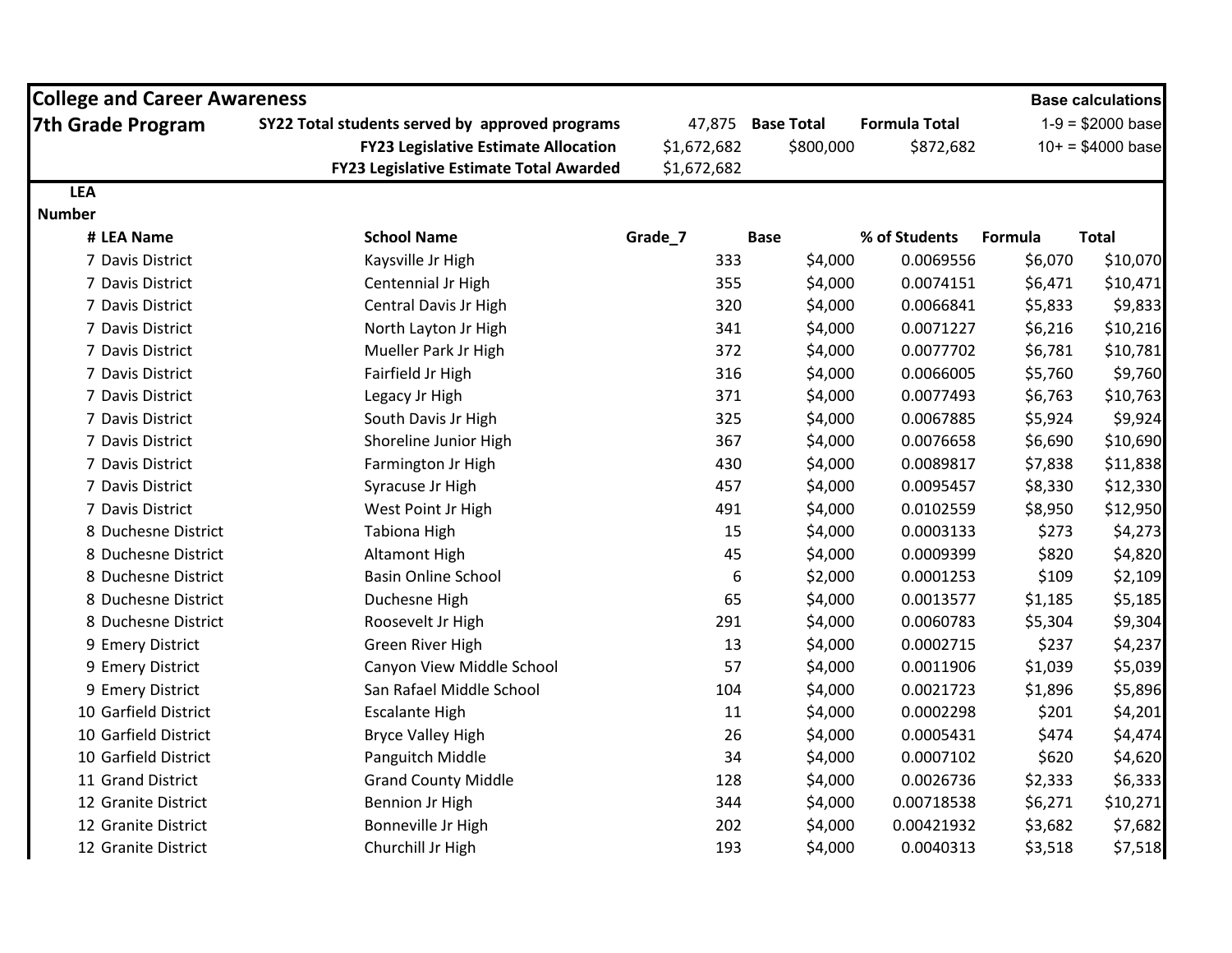| <b>College and Career Awareness</b> |                                                                                                                                                  |                                      |                                |                                   |         | <b>Base calculations</b>                                 |
|-------------------------------------|--------------------------------------------------------------------------------------------------------------------------------------------------|--------------------------------------|--------------------------------|-----------------------------------|---------|----------------------------------------------------------|
| <b>7th Grade Program</b>            | SY22 Total students served by approved programs<br><b>FY23 Legislative Estimate Allocation</b><br><b>FY23 Legislative Estimate Total Awarded</b> | 47,875<br>\$1,672,682<br>\$1,672,682 | <b>Base Total</b><br>\$800,000 | <b>Formula Total</b><br>\$872,682 |         | $1-9 = $2000 \text{ base}$<br>$10+ = $4000 \text{ base}$ |
| <b>LEA</b>                          |                                                                                                                                                  |                                      |                                |                                   |         |                                                          |
| <b>Number</b>                       |                                                                                                                                                  |                                      |                                |                                   |         |                                                          |
| # LEA Name                          | <b>School Name</b>                                                                                                                               | Grade_7                              | <b>Base</b>                    | % of Students                     | Formula | <b>Total</b>                                             |
| 12 Granite District                 | Eisenhower Jr High                                                                                                                               | 383                                  | \$4,000                        | 0.00800000                        | \$6,981 | \$10,981                                                 |
| 12 Granite District                 | Evergreen Jr High                                                                                                                                | 253                                  | \$4,000                        | 0.0052846                         | \$4,612 | \$8,612                                                  |
| 12 Granite District                 | Olympus Jr High                                                                                                                                  | 253                                  | \$4,000                        | 0.0052846                         | \$4,612 | \$8,612                                                  |
| 12 Granite District                 | Hunter Jr High                                                                                                                                   | 361                                  | \$4,000                        | 0.00754047                        | \$6,580 | \$10,580                                                 |
| 12 Granite District                 | Wasatch Jr High                                                                                                                                  | 280                                  | \$4,000                        | 0.0058486                         | \$5,104 | \$9,104                                                  |
| 12 Granite District                 | Kearns Jr High                                                                                                                                   | 295                                  | \$4,000                        | 0.0061619                         | \$5,377 | \$9,377                                                  |
| 12 Granite District                 | Granite Park Jr High                                                                                                                             | 332                                  | \$4,000                        | 0.0069347                         | \$6,052 | \$10,052                                                 |
| 12 Granite District                 | John F. Kennedy Jr High                                                                                                                          | 351                                  | \$4,000                        | 0.0073316                         | \$6,398 | \$10,398                                                 |
| 12 Granite District                 | Thomas Jefferson Jr High                                                                                                                         | 363                                  | \$4,000                        | 0.00758225                        | \$6,617 | \$10,617                                                 |
| 12 Granite District                 | Valley Jr High                                                                                                                                   | 355                                  | \$4,000                        | 0.0074151                         | \$6,471 | \$10,471                                                 |
| 12 Granite District                 | West Lake Jr High                                                                                                                                | 375                                  | \$4,000                        | 0.0078329                         | \$6,836 | \$10,836                                                 |
| 12 Granite District                 | Scott M Matheson Jr High                                                                                                                         | 548                                  | \$4,000                        | 0.0114465                         | \$9,989 | \$13,989                                                 |
| 13 Iron District                    | Parowan High                                                                                                                                     | 66                                   | \$4,000                        | 0.0013786                         | \$1,203 | \$5,203                                                  |
| 13 Iron District                    | Canyon View Middle                                                                                                                               | 291                                  | \$4,000                        | 0.0060783                         | \$5,304 | \$9,304                                                  |
| 13 Iron District                    | Cedar Middle                                                                                                                                     | 348                                  | \$4,000                        | 0.0072689                         | \$6,343 | \$10,343                                                 |
| 14 Jordan District                  | Kelsey Peak Virtual Middle                                                                                                                       | 78                                   | \$4,000                        | 0.0016292                         | \$1,422 | \$5,422                                                  |
| 14 Jordan District                  | Hidden Valley Middle                                                                                                                             | 298                                  | \$4,000                        | 0.0062245                         | \$5,432 | \$9,432                                                  |
| 14 Jordan District                  | Joel P. Jensen Middle                                                                                                                            | 256                                  | \$4,000                        | 0.0053473                         | \$4,666 | \$8,666                                                  |
| 14 Jordan District                  | South Hills Middle                                                                                                                               | 337                                  | \$4,000                        | 0.0070392                         | \$6,143 | \$10,143                                                 |
| 14 Jordan District                  | <b>Copper Mountain Middle</b>                                                                                                                    | 349                                  | \$4,000                        | 0.0072898                         | \$6,362 | \$10,362                                                 |
| 14 Jordan District                  | Elk Ridge Middle                                                                                                                                 | 375                                  | \$4,000                        | 0.0078329                         | \$6,836 | \$10,836                                                 |
| 14 Jordan District                  | Mountain Creek Middle School                                                                                                                     | 378                                  | \$4,000                        | 0.0078956                         | \$6,890 | \$10,890                                                 |
| 14 Jordan District                  | West Jordan Middle                                                                                                                               | 354                                  | \$4,000                        | 0.0073943                         | \$6,453 | \$10,453                                                 |
| 14 Jordan District                  | Fort Herriman Middle                                                                                                                             | 428                                  | \$4,000                        | 0.0089399                         | \$7,802 | \$11,802                                                 |
| 14 Jordan District                  | South Jordan Middle                                                                                                                              | 407                                  | \$4,000                        | 0.0085013                         | \$7,419 | \$11,419                                                 |
| 14 Jordan District                  | Oquirrh Hills Middle                                                                                                                             | 432                                  | \$4,000                        | 0.0090235                         | \$7,875 | \$11,875                                                 |
| 14 Jordan District                  | West Hills Middle                                                                                                                                | 407                                  | \$4,000                        | 0.0085013                         | \$7,419 | \$11,419                                                 |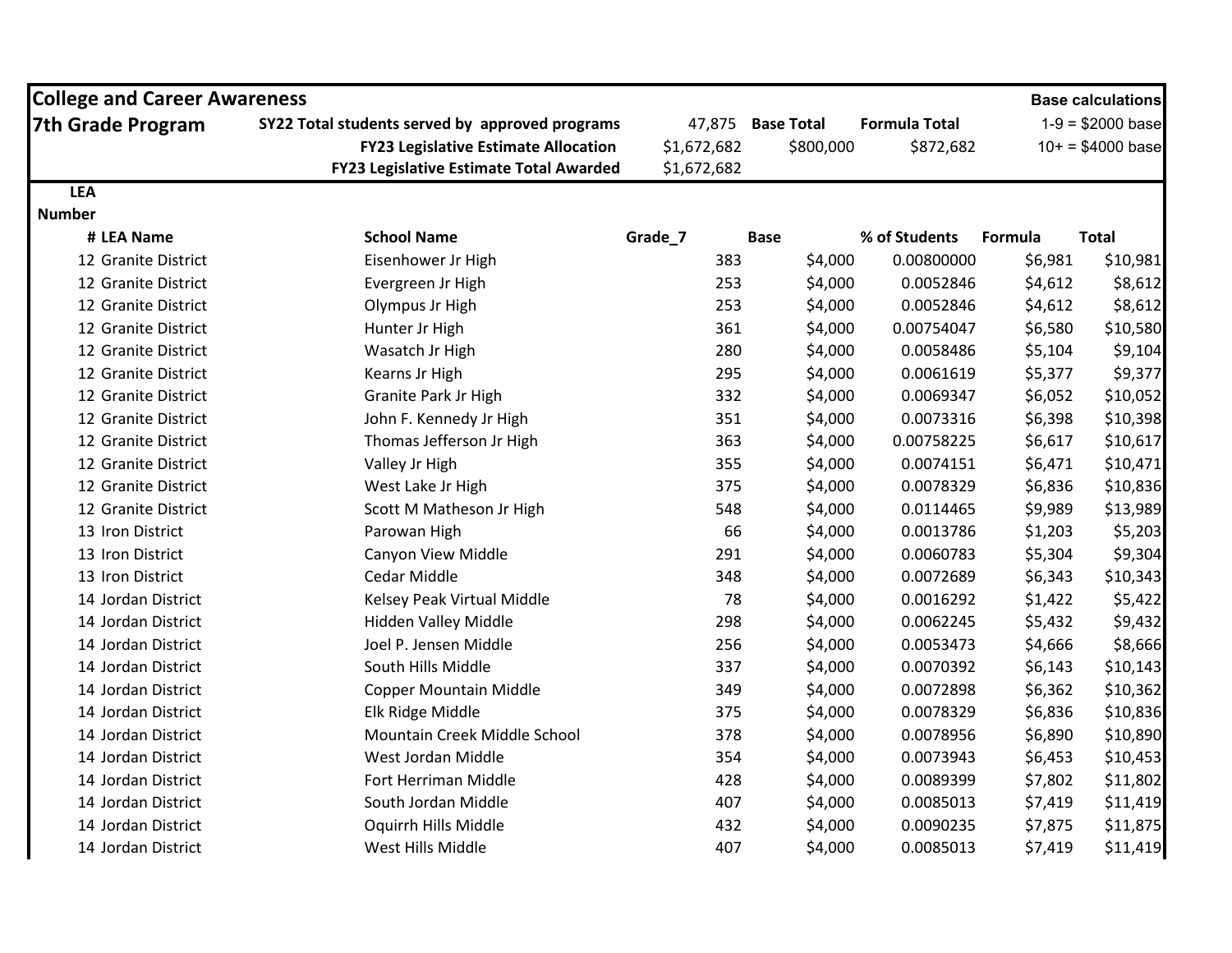| <b>College and Career Awareness</b> |                                                 |             |                   |                      |          | <b>Base calculations</b>   |
|-------------------------------------|-------------------------------------------------|-------------|-------------------|----------------------|----------|----------------------------|
| <b>7th Grade Program</b>            | SY22 Total students served by approved programs |             | 47,875 Base Total | <b>Formula Total</b> |          | $1-9 = $2000 \text{ base}$ |
|                                     | <b>FY23 Legislative Estimate Allocation</b>     | \$1,672,682 | \$800,000         | \$872,682            |          | $10+ = $4000 \text{ base}$ |
|                                     | <b>FY23 Legislative Estimate Total Awarded</b>  | \$1,672,682 |                   |                      |          |                            |
| <b>LEA</b>                          |                                                 |             |                   |                      |          |                            |
| <b>Number</b>                       |                                                 |             |                   |                      |          |                            |
| # LEA Name                          | <b>School Name</b>                              | Grade_7     | <b>Base</b>       | % of Students        | Formula  | <b>Total</b>               |
| 14 Jordan District                  | Sunset Ridge Middle                             | 506         | \$4,000           | 0.0105692            | \$9,224  | \$13,224                   |
| 15 Juab District                    | Juab Jr High                                    | 223         | \$4,000           | 0.0046580            | \$4,065  | \$8,065                    |
| 16 Kane District                    | <b>Valley High</b>                              | 26          | \$4,000           | 0.0005431            | \$474    | \$4,474                    |
| 16 Kane District                    | Kanab Middle                                    | 86          | \$4,000           | 0.0017963            | \$1,568  | \$5,568                    |
| 17 Millard District                 | Fillmore Middle                                 | 104         | \$4,000           | 0.0021723            | \$1,896  | \$5,896                    |
| 17 Millard District                 | Delta Middle                                    | 148         | \$4,000           | 0.0030914            | \$2,698  | \$6,698                    |
| 18 Morgan District                  | <b>Mountain Green Middle</b>                    | 154         | \$4,000           | 0.0032167            | \$2,807  | \$6,807                    |
| 18 Morgan District                  | Morgan Middle                                   | 141         | \$4,000           | 0.0029452            | \$2,570  | \$6,570                    |
| 19 Nebo District                    | Valley View Middle                              | 474         | \$4,000           | 0.0099008            | \$8,640  | \$12,640                   |
| 19 Nebo District                    | Maple Grove Middle                              | 531         | \$4,000           | 0.0110914            | \$9,679  | \$13,679                   |
| 19 Nebo District                    | Diamond Fork Middle                             | 541         | \$4,000           | 0.0113003            | \$9,862  | \$13,862                   |
| 19 Nebo District                    | Mt. Nebo Middle                                 | 552         | \$4,000           | 0.0115300            | \$10,062 | \$14,062                   |
| 19 Nebo District                    | Spring Canyon Middle                            | 586         | \$4,000           | 0.0122402            | \$10,682 | \$14,682                   |
| 20 North Sanpete District           | North Sanpete Middle                            | 216         | \$4,000           | 0.0045117            | \$3,937  | \$7,937                    |
| 21 North Summit District            | North Summit Middle                             | 96          | \$4,000           | 0.0020052            | \$1,750  | \$5,750                    |
| 22 Park City District               | Ecker Hill Middle                               | 393         | \$4,000           | 0.00820888           | \$7,164  | \$11,164                   |
| 23 Piute District                   | Piute High                                      | 17          | \$4,000           | 0.0003551            | \$310    | \$4,310                    |
| 24 Rich District                    | Rich Middle School                              | 44          | \$4,000           | 0.0009191            | \$802    | \$4,802                    |
| 25 San Juan District                | Monument Valley High                            | 41          | \$4,000           | 0.0008564            | \$747    | \$4,747                    |
| 25 San Juan District                | Monticello High                                 | 36          | \$4,000           | 0.0007520            | \$656    | \$4,656                    |
| 25 San Juan District                | Whitehorse High                                 | 52          | \$4,000           | 0.0010862            | \$948    | \$4,948                    |
| 25 San Juan District                | Albert R. Lyman Middle                          | 106         | \$4,000           | 0.0022141            | \$1,932  | \$5,932                    |
| 26 Sevier District                  | North Sevier Middle                             | 80          | \$4,000           | 0.0016710            | \$1,458  | \$5,458                    |
| 26 Sevier District                  | South Sevier Middle                             | 131         | \$4,000           | 0.0027363            | \$2,388  | \$6,388                    |
| 26 Sevier District                  | Red Hills Middle                                | 166         | \$4,000           | 0.0034674            | \$3,026  | \$7,026                    |
| 27 South Sanpete District           | <b>Gunnison Valley Middle</b>                   | 83          | \$4,000           | 0.0017337            | \$1,513  | \$5,513                    |
| 27 South Sanpete District           | Ephraim Middle                                  | 165         | \$4,000           | 0.0034465            | \$3,008  | \$7,008                    |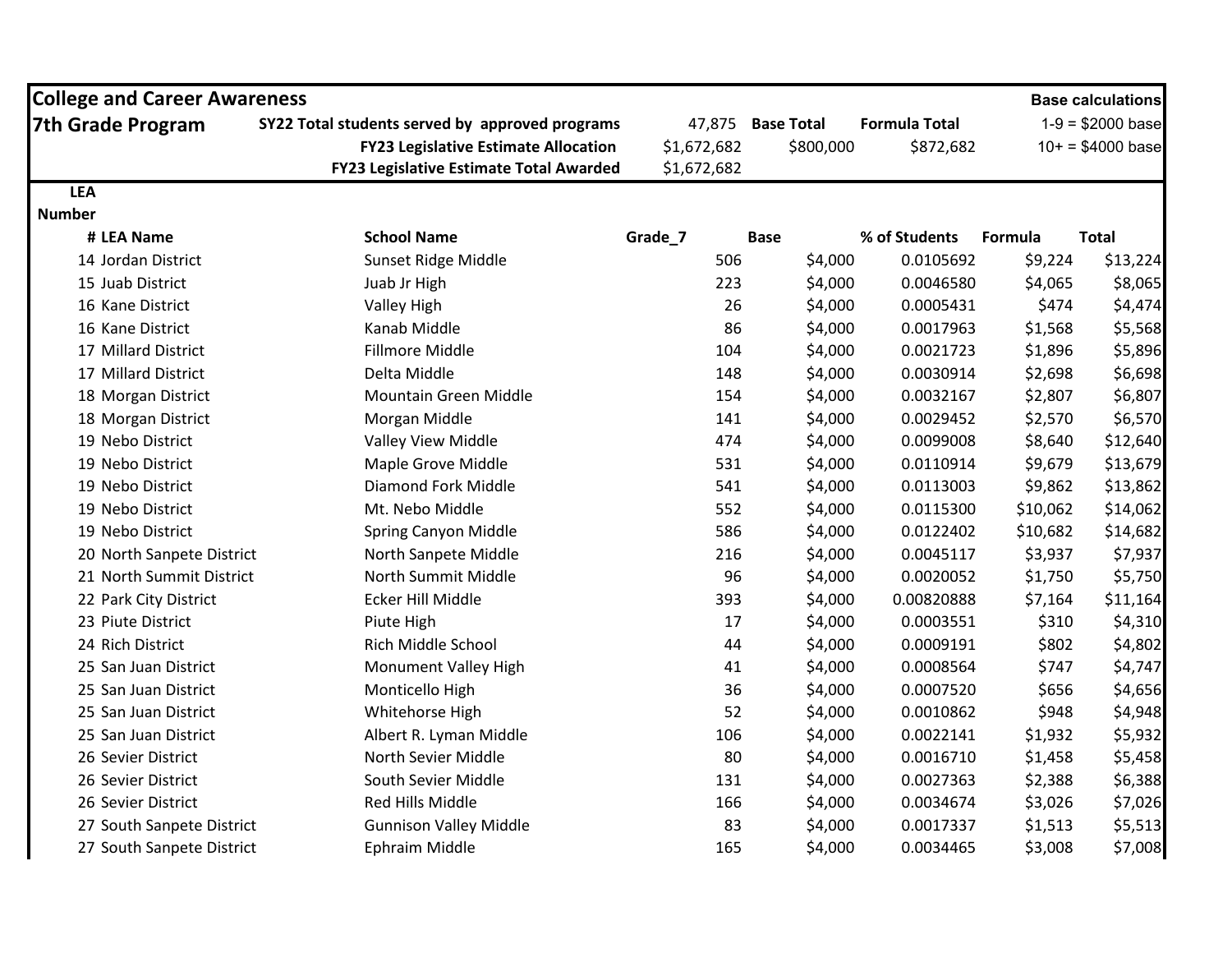| <b>College and Career Awareness</b> |                                                 |                |                   |                      |         | <b>Base calculations</b>   |
|-------------------------------------|-------------------------------------------------|----------------|-------------------|----------------------|---------|----------------------------|
| <b>7th Grade Program</b>            | SY22 Total students served by approved programs | 47,875         | <b>Base Total</b> | <b>Formula Total</b> |         | $1-9 = $2000 \text{ base}$ |
|                                     | <b>FY23 Legislative Estimate Allocation</b>     | \$1,672,682    | \$800,000         | \$872,682            |         | $10+ = $4000 \text{ base}$ |
|                                     | <b>FY23 Legislative Estimate Total Awarded</b>  | \$1,672,682    |                   |                      |         |                            |
| <b>LEA</b>                          |                                                 |                |                   |                      |         |                            |
| <b>Number</b>                       |                                                 |                |                   |                      |         |                            |
| # LEA Name                          | <b>School Name</b>                              | Grade_7        | <b>Base</b>       | % of Students        | Formula | <b>Total</b>               |
| 28 South Summit District            | South Summit Middle                             | 132            | \$4,000           | 0.00275718           | \$2,406 | \$6,406                    |
| 29 Tintic District                  | West Desert High School                         | $\overline{2}$ | \$2,000           | 0.0000418            | \$36    | \$2,036                    |
| 30 Tooele District                  | Dugway                                          | 5              | \$2,000           | 0.0001044            | \$91    | \$2,091                    |
| 30 Tooele District                  | Wendover High                                   | 29             | \$4,000           | 0.0006057            | \$529   | \$4,529                    |
| 30 Tooele District                  | Grantsville Jr High                             | 267            | \$4,000           | 0.0055770            | \$4,867 | \$8,867                    |
| 30 Tooele District                  | Clarke N. Johnsen Jr High                       | 450            | \$4,000           | 0.0093995            | \$8,203 | \$12,203                   |
| 30 Tooele District                  | Tooele Jr High                                  | 382            | \$4,000           | 0.0079791            | \$6,963 | \$10,963                   |
| 31 Uintah District                  | Uintah Middle School                            | 260            | \$4,000           | 0.0054308            | \$4,739 | \$8,739                    |
| 31 Uintah District                  | <b>Vernal Middle</b>                            | 266            | \$4,000           | 0.0055561            | \$4,849 | \$8,849                    |
| 32 Wasatch District                 | Rocky Mountain Middle                           | 243            | \$4,000           | 0.0050757            | \$4,429 | \$8,429                    |
| 32 Wasatch District                 | <b>Timpanogos Middle School</b>                 | 321            | \$4,000           | 0.0067050            | \$5,851 | \$9,851                    |
| 33 Washington District              | Water Canyon High                               | 38             | \$4,000           | 0.0007937            | \$693   | \$4,693                    |
| 33 Washington District              | <b>Enterprise High</b>                          | 96             | \$4,000           | 0.0020052            | \$1,750 | \$5,750                    |
| 33 Washington District              | Sunrise Ridge Intermediate                      | 405            | \$4,000           | 0.0084595            | \$7,382 | \$11,382                   |
| 33 Washington District              | Hurricane Intermediate                          | 377            | \$4,000           | 0.0078747            | \$6,872 | \$10,872                   |
| 33 Washington District              | Tonaquint Intermediate                          | 360            | \$4,000           | 0.0075196            | \$6,562 | \$10,562                   |
| 33 Washington District              | Fossil Ridge Intermediate                       | 360            | \$4,000           | 0.0075196            | \$6,562 | \$10,562                   |
| 33 Washington District              | Lava Ridge Intermediate                         | 423            | \$4,000           | 0.0088355            | \$7,711 | \$11,711                   |
| 33 Washington District              | Washington Fields Intermediate                  | 443            | \$4,000           | 0.0092533            | \$8,075 | \$12,075                   |
| 34 Wayne District                   | Wayne Middle                                    | 21             | \$4,000           | 0.0004386            | \$383   | \$4,383                    |
| 35 Weber District                   | Snowcrest Jr High                               | 92             | \$4,000           | 0.0019217            | \$1,677 | \$5,677                    |
| 35 Weber District                   | T.H. Bell Jr High                               | 225            | \$4,000           | 0.0046997            | \$4,101 | \$8,101                    |
| 35 Weber District                   | South Ogden Jr High                             | 271            | \$4,000           | 0.0056606            | \$4,940 | \$8,940                    |
| 35 Weber District                   | Sand Ridge Jr High                              | 302            | \$4,000           | 0.0063081            | \$5,505 | \$9,505                    |
| 35 Weber District                   | Roy Jr High                                     | 335            | \$4,000           | 0.0069974            | \$6,107 | \$10,107                   |
| 35 Weber District                   | North Ogden Jr High                             | 314            | \$4,000           | 0.0065587            | \$5,724 | \$9,724                    |
| 35 Weber District                   | Orion Jr High                                   | 362            | \$4,000           | 0.0075614            | \$6,599 | \$10,599                   |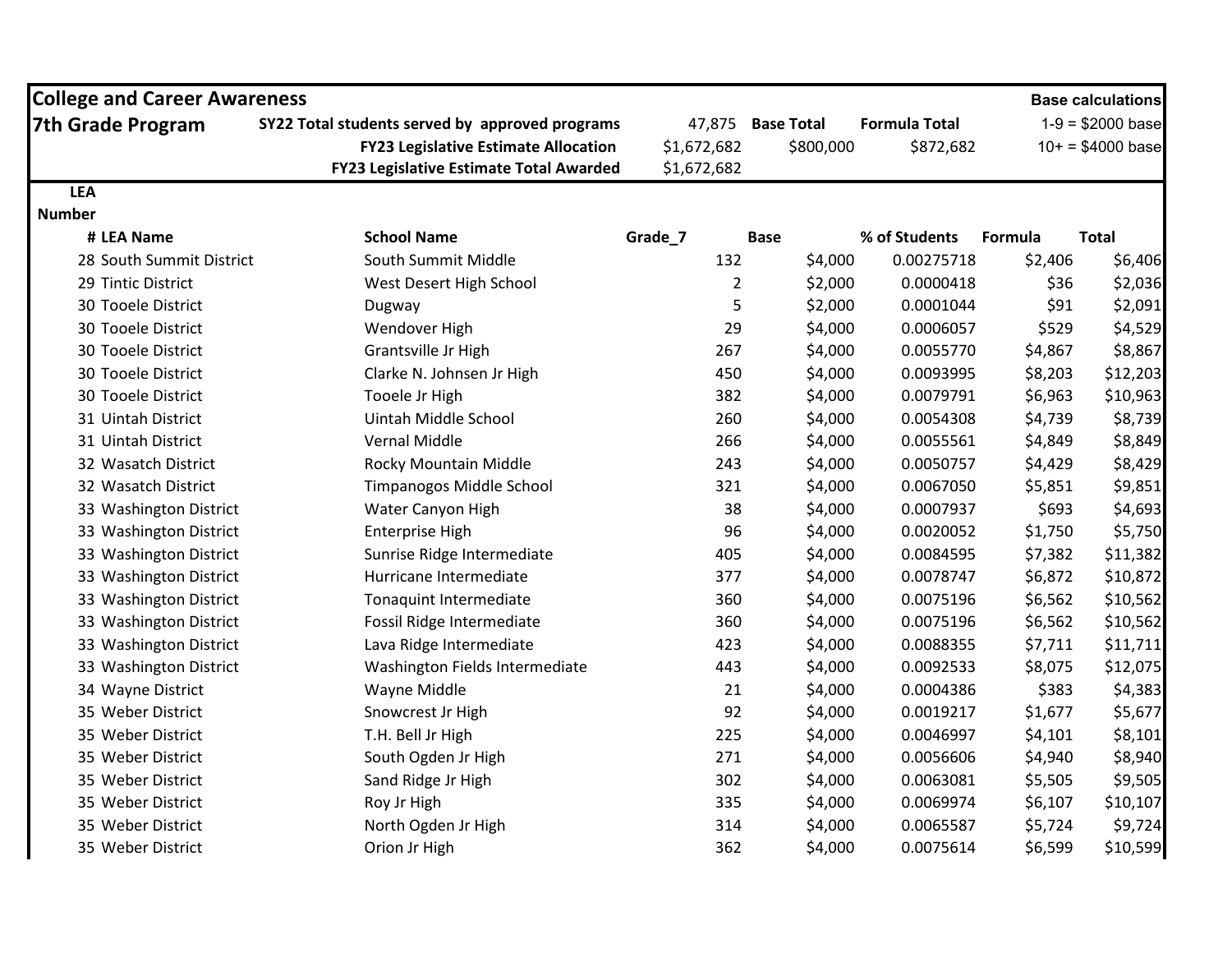| <b>College and Career Awareness</b> |                                                                                                |             |                                |                                   |          | <b>Base calculations</b>                                 |
|-------------------------------------|------------------------------------------------------------------------------------------------|-------------|--------------------------------|-----------------------------------|----------|----------------------------------------------------------|
| <b>7th Grade Program</b>            | SY22 Total students served by approved programs<br><b>FY23 Legislative Estimate Allocation</b> | \$1,672,682 | 47,875 Base Total<br>\$800,000 | <b>Formula Total</b><br>\$872,682 |          | $1-9 = $2000 \text{ base}$<br>$10+ = $4000 \text{ base}$ |
|                                     | <b>FY23 Legislative Estimate Total Awarded</b>                                                 | \$1,672,682 |                                |                                   |          |                                                          |
| <b>LEA</b>                          |                                                                                                |             |                                |                                   |          |                                                          |
| <b>Number</b>                       |                                                                                                |             |                                |                                   |          |                                                          |
| # LEA Name                          | <b>School Name</b>                                                                             | Grade_7     | <b>Base</b>                    | % of Students                     | Formula  | <b>Total</b>                                             |
| 35 Weber District                   | Rocky Mountain Jr High                                                                         | 368         | \$4,000                        | 0.0076867                         | \$6,708  | \$10,708                                                 |
| 35 Weber District                   | Wahlquist Jr High                                                                              | 394         | \$4,000                        | 0.0082298                         | \$7,182  | \$11,182                                                 |
| 36 Salt Lake District               | West High                                                                                      | 69          | \$4,000                        | 0.0014413                         | \$1,258  | \$5,258                                                  |
| 36 Salt Lake District               | Salt Lake Center for Science Educatio                                                          | 206         | \$4,000                        | 0.0043029                         | \$3,755  | \$7,755                                                  |
| 36 Salt Lake District               | <b>Glendale Middle</b>                                                                         | 267         | \$4,000                        | 0.0055770                         | \$4,867  | \$8,867                                                  |
| 36 Salt Lake District               | Hillside Middle                                                                                | 288         | \$4,000                        | 0.0060157                         | \$5,250  | \$9,250                                                  |
| 36 Salt Lake District               | <b>Clayton Middle</b>                                                                          | 328         | \$4,000                        | 0.0068512                         | \$5,979  | \$9,979                                                  |
| 36 Salt Lake District               | Northwest Middle                                                                               | 335         | \$4,000                        | 0.0069974                         | \$6,107  | \$10,107                                                 |
| 37 Ogden City District              | Mound Fort Junior High                                                                         | 184         | \$4,000                        | 0.0038433                         | \$3,354  | \$7,354                                                  |
| 37 Ogden City District              | <b>Highland Junior High</b>                                                                    | 261         | \$4,000                        | 0.0054517                         | \$4,758  | \$8,758                                                  |
| 37 Ogden City District              | Mount Ogden Junior High                                                                        | 322         | \$4,000                        | 0.0067258                         | \$5,869  | \$9,869                                                  |
| 38 Provo District                   | Dixon Middle                                                                                   | 470         | \$4,000                        | 0.0098172                         | \$8,567  | \$12,567                                                 |
| 38 Provo District                   | <b>Centennial Middle</b>                                                                       | 555         | \$4,000                        | 0.0115927                         | \$10,117 | \$14,117                                                 |
| 39 Logan City District              | Mount Logan Middle                                                                             | 402         | \$4,000                        | 0.0083969                         | \$7,328  | \$11,328                                                 |
| 40 Murray District                  | Riverview Jr High                                                                              | 205         | \$4,000                        | 0.0042820                         | \$3,737  | \$7,737                                                  |
| 40 Murray District                  | Hillcrest Jr High                                                                              | 258         | \$4,000                        | 0.0053890                         | \$4,703  | \$8,703                                                  |
| 42 Canyons District                 | <b>Eastmont Middle</b>                                                                         | 228         | \$4,000                        | 0.0047624                         | \$4,156  | \$8,156                                                  |
| 42 Canyons District                 | <b>Union Middle</b>                                                                            | 286         | \$4,000                        | 0.0059739                         | \$5,213  | \$9,213                                                  |
| 42 Canyons District                 | Mt. Jordan Middle                                                                              | 293         | \$4,000                        | 0.0061201                         | \$5,341  | \$9,341                                                  |
| 42 Canyons District                 | <b>Butler Middle</b>                                                                           | 294         | \$4,000                        | 0.0061410                         | \$5,359  | \$9,359                                                  |
| 42 Canyons District                 | <b>Albion Middle</b>                                                                           | 325         | \$4,000                        | 0.0067885                         | \$5,924  | \$9,924                                                  |
| 42 Canyons District                 | Midvale Middle                                                                                 | 331         | \$4,000                        | 0.0069138                         | \$6,034  | \$10,034                                                 |
| 42 Canyons District                 | Indian Hills Middle                                                                            | 356         | \$4,000                        | 0.0074360                         | \$6,489  | \$10,489                                                 |
| 42 Canyons District                 | Draper Park Middle                                                                             | 509         | \$4,000                        | 0.0106319                         | \$9,278  | \$13,278                                                 |
| 68 Ogden Preparatory Academy        | <b>Ogden Preparatory Academy</b>                                                               | 105         | \$4,000                        | 0.0021932                         | \$1,914  | \$5,914                                                  |
| 82 Freedom Preparatory Academy      | Freedom Preparatory Academy                                                                    | 162         | \$4,000                        | 0.0033838                         | \$2,953  | \$6,953                                                  |
| 86 Pinnacle Canyon Academy          | Pinnacle Canyon Academy                                                                        | 36          | \$4,000                        | 0.0007520                         | \$656    | \$4,656                                                  |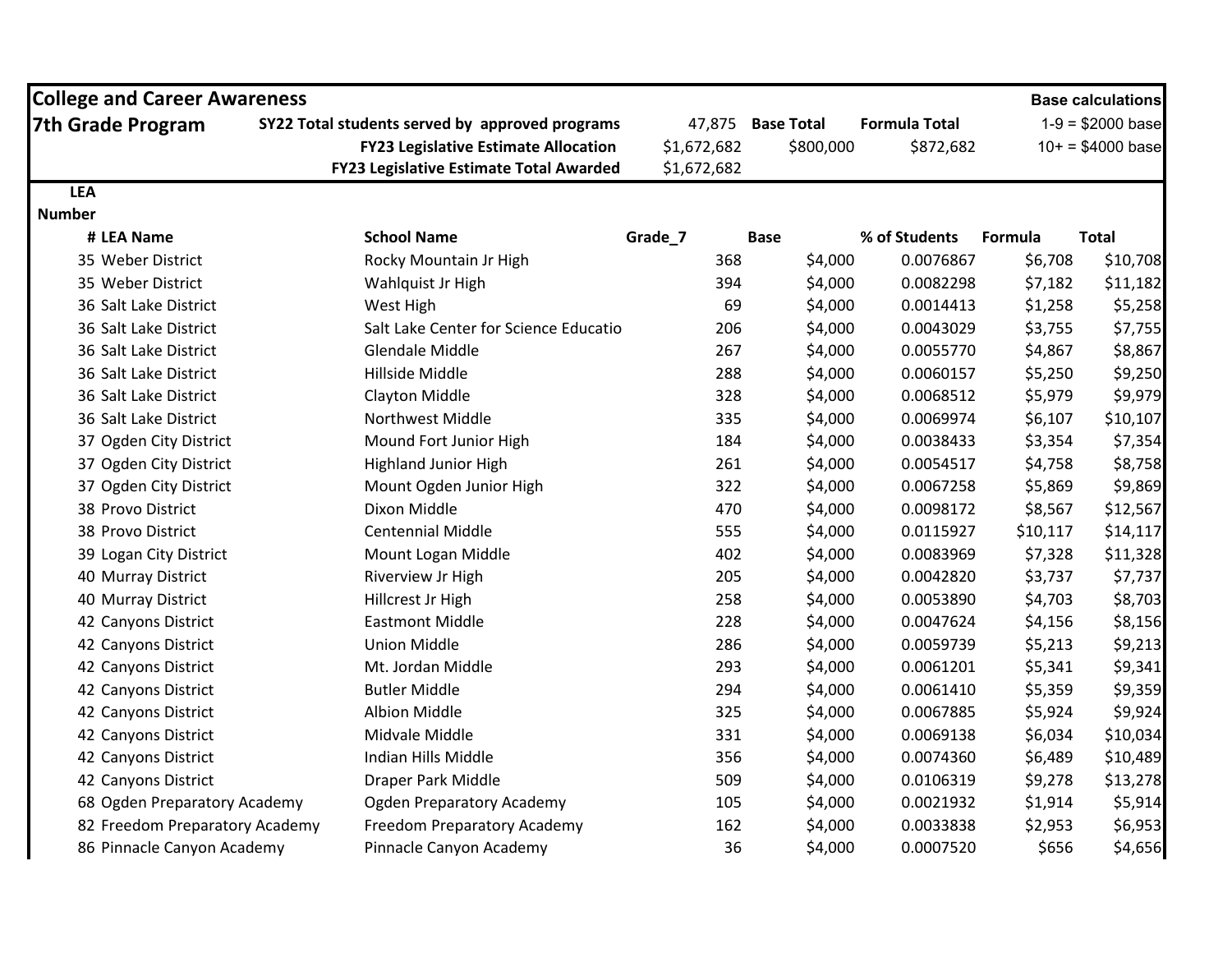| <b>College and Career Awareness</b> |                                                                          |             |                   |                      |         | <b>Base calculations</b>   |
|-------------------------------------|--------------------------------------------------------------------------|-------------|-------------------|----------------------|---------|----------------------------|
| <b>7th Grade Program</b>            | SY22 Total students served by approved programs                          |             | 47,875 Base Total | <b>Formula Total</b> |         | $1-9 = $2000 \text{ base}$ |
|                                     | <b>FY23 Legislative Estimate Allocation</b>                              | \$1,672,682 | \$800,000         | \$872,682            |         | $10+ = $4000 \text{ base}$ |
|                                     | <b>FY23 Legislative Estimate Total Awarded</b>                           | \$1,672,682 |                   |                      |         |                            |
| <b>LEA</b>                          |                                                                          |             |                   |                      |         |                            |
| <b>Number</b>                       |                                                                          |             |                   |                      |         |                            |
| # LEA Name                          | <b>School Name</b>                                                       | Grade_7     | <b>Base</b>       | % of Students        | Formula | <b>Total</b>               |
| 87 City Academy                     | City Academy                                                             |             | \$4,000<br>10     | 0.0002089            | \$182   | \$4,182                    |
| 94 Thomas Edison                    | Thomas Edison - North                                                    |             | 57<br>\$4,000     | 0.0011906            | \$1,039 | \$5,039                    |
| 94 Thomas Edison                    | Thomas Edison - South                                                    |             | \$4,000<br>86     | 0.0017963            | \$1,568 | \$5,568                    |
| 1F Quest Academy                    | Quest Academy                                                            |             | 98<br>\$4,000     | 0.0020470            | \$1,786 | \$5,786                    |
| 1K Vanguard Academy                 | Vanguard Academy                                                         | 106         | \$4,000           | 0.0022141            | \$1,932 | \$5,932                    |
| 1L Athlos Academy of Utah           | Athlos Academy of Utah                                                   |             | 20<br>\$4,000     | 0.0004178            | \$365   | \$4,365                    |
| 2B Lincoln Academy                  | Lincoln Academy                                                          | 118         | \$4,000           | 0.0024648            | \$2,151 | \$6,151                    |
| 2C Intech Collegiate Academy        | Intech Collegiate Academy                                                |             | 30<br>\$4,000     | 0.0006266            | \$547   | \$4,547                    |
| 2D Channing Hall                    | <b>Channing Hall</b>                                                     |             | 39<br>\$4,000     | 0.0008146            | \$711   | \$4,711                    |
| 2J Ascent Academies of Utah         | Ascent Academies of Utah Farmingto                                       |             | 32<br>\$4,000     | 0.0006684            | \$583   | \$4,583                    |
| 2J Ascent Academies of Utah         | Ascent Academies of Utah Lehi                                            |             | 39<br>\$4,000     | 0.0008146            | \$711   | \$4,711                    |
| 2J Ascent Academies of Utah         | Ascent Academies of Utah West Jord                                       |             | \$4,000<br>88     | 0.0018381            | \$1,604 | \$5,604                    |
|                                     | 3B Beehive Science & Technology Acade Beehive Science & Technology Acade |             | \$4,000<br>54     | 0.0011279            | \$984   | \$4,984                    |
| 3C Entheos Academy                  | <b>Entheos Academy Kearns</b>                                            |             | 49<br>\$4,000     | 0.0010235            | \$893   | \$4,893                    |
| 3C Entheos Academy                  | <b>Entheos Academy Magna</b>                                             |             | \$4,000<br>51     | 0.0010653            | \$930   | \$4,930                    |
| 3D Spectrum Academy                 | Spectrum Academy - Pleasant Grove                                        |             | 59<br>\$4,000     | 0.0012324            | \$1,075 | \$5,075                    |
| 3D Spectrum Academy                 | Spectrum Academy - NSL                                                   |             | 79<br>\$4,000     | 0.0016501            | \$1,440 | \$5,440                    |
| 4C Lakeview Academy                 | Lakeview Academy                                                         | 105         | \$4,000           | 0.0021932            | \$1,914 | \$5,914                    |
| 4D Syracuse Arts Academy            | Syracuse Arts Academy - Antelope                                         | 157         | \$4,000           | 0.0032794            | \$2,862 | \$6,862                    |
| 5B North Star Academy               | North Star Academy                                                       |             | 56<br>\$4,000     | 0.0011697            | \$1,021 | \$5,021                    |
| 5C Legacy Preparatory Academy       | Legacy Preparatory Academy                                               |             | 86<br>\$4,000     | 0.0017963            | \$1,568 | \$5,568                    |
| 5D George Washington Academy        | George Washington Academy                                                | 103         | \$4,000           | 0.0021514            | \$1,877 | \$5,877                    |
| 5H Highmark Charter School          | <b>Highmark Charter School</b>                                           |             | 96<br>\$4,000     | 0.0020052            | \$1,750 | \$5,750                    |
|                                     | 5J Mountain West Montessori Academy Mountain West Montessori Academy     |             | 37<br>\$4,000     | 0.0007728            | \$674   | \$4,674                    |
| 5L Ignite Entrepreneurship Academy  | Ignite Entrepreneurship Academy                                          |             | 47<br>\$4,000     | 0.0009817            | \$857   | \$4,857                    |
| 6F Early Light Academy at Daybreak  | Early Light Academy at Daybreak                                          |             | 92<br>\$4,000     | 0.0019217            | \$1,677 | \$5,677                    |
| 6J Scholar Academy                  | Scholar Academy                                                          |             | 66<br>\$4,000     | 0.0013786            | \$1,203 | \$5,203                    |